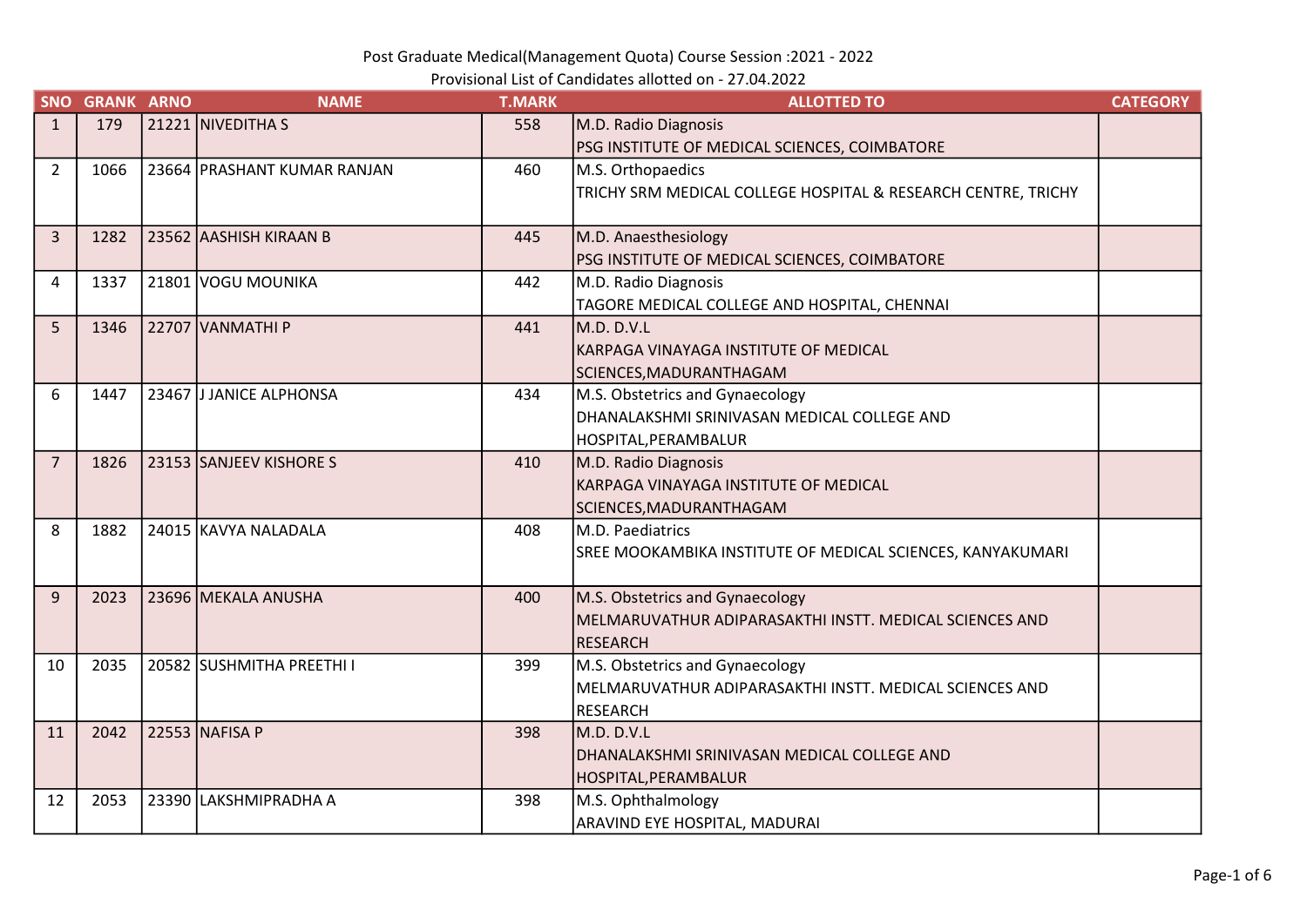Provisional List of Candidates allotted on - 27.04.2022

| <b>SNO</b> | <b>GRANK ARNO</b> | <b>NAME</b>              | <b>T.MARK</b> | <b>ALLOTTED TO</b>                                            | <b>CATEGORY</b> |
|------------|-------------------|--------------------------|---------------|---------------------------------------------------------------|-----------------|
| 13         | 2075              | 22573 G SRIKANTH REDDY   | 396           | M.D. Paediatrics                                              |                 |
|            |                   |                          |               | MELMARUVATHUR ADIPARASAKTHI INSTT. MEDICAL SCIENCES AND       |                 |
|            |                   |                          |               | RESEARCH                                                      |                 |
| 14         | 2109              | 21353 ARUNIMA BARIK      | 394           | M.D. Pathology                                                |                 |
|            |                   |                          |               | TAGORE MEDICAL COLLEGE AND HOSPITAL, CHENNAI                  |                 |
| 15         | 2120              | 23309 AJIN C L           | 393           | M.D. General Medicine                                         |                 |
|            |                   |                          |               | KARPAGA VINAYAGA INSTITUTE OF MEDICAL                         |                 |
|            |                   |                          |               | SCIENCES, MADURANTHAGAM                                       |                 |
| 16         | 2141              | 23122 SHANMUGAPRIYA B    | 393           | M.D. General Medicine                                         |                 |
|            |                   |                          |               | DHANALAKSHMI SRINIVASAN MEDICAL COLLEGE AND                   |                 |
|            |                   |                          |               | HOSPITAL, PERAMBALUR                                          |                 |
| 17         | 2162              | 23129 ANN ELIZABETH JOHN | 391           | M.S. General Surgery                                          |                 |
|            |                   |                          |               | TRICHY SRM MEDICAL COLLEGE HOSPITAL & RESEARCH CENTRE, TRICHY |                 |
|            |                   |                          |               |                                                               |                 |
| 18         | 2248              | 23772 GAYATHRIS          | 384           | M.S. General Surgery                                          |                 |
|            |                   |                          |               | TAGORE MEDICAL COLLEGE AND HOSPITAL, CHENNAI                  |                 |
| 19         | 2317              | 23620 VAISHNAVI V M      | 380           | M.S. General Surgery                                          |                 |
|            |                   |                          |               | DHANALAKSHMI SRINIVASAN MEDICAL COLLEGE AND                   |                 |
|            |                   |                          |               | HOSPITAL,PERAMBALUR                                           |                 |
| 20         | 2380              | 21781 VENSTON PRABU V    | 376           | M.D. General Medicine                                         |                 |
|            |                   |                          |               | KARPAGA VINAYAGA INSTITUTE OF MEDICAL                         |                 |
|            |                   |                          |               | SCIENCES, MADURANTHAGAM                                       |                 |
| 21         | 2463              | 20083 KUMARESH A         | 371           | M.D. General Medicine                                         |                 |
|            |                   |                          |               | DHANALAKSHMI SRINIVASAN MEDICAL COLLEGE AND                   |                 |
|            |                   |                          |               | HOSPITAL,PERAMBALUR                                           |                 |
| 22         | 2476              | 22898  SURESH C          | 370           | M.S. Ophthalmology                                            |                 |
|            |                   |                          |               | JOSEPH EYE HOSPITAL, TRICHY                                   |                 |
| 23         | 2526              | 22170 ARUN S R           | 367           | M.S. General Surgery                                          |                 |
|            |                   |                          |               | SREE MOOKAMBIKA INSTITUTE OF MEDICAL SCIENCES, KANYAKUMARI    |                 |
|            |                   |                          |               |                                                               |                 |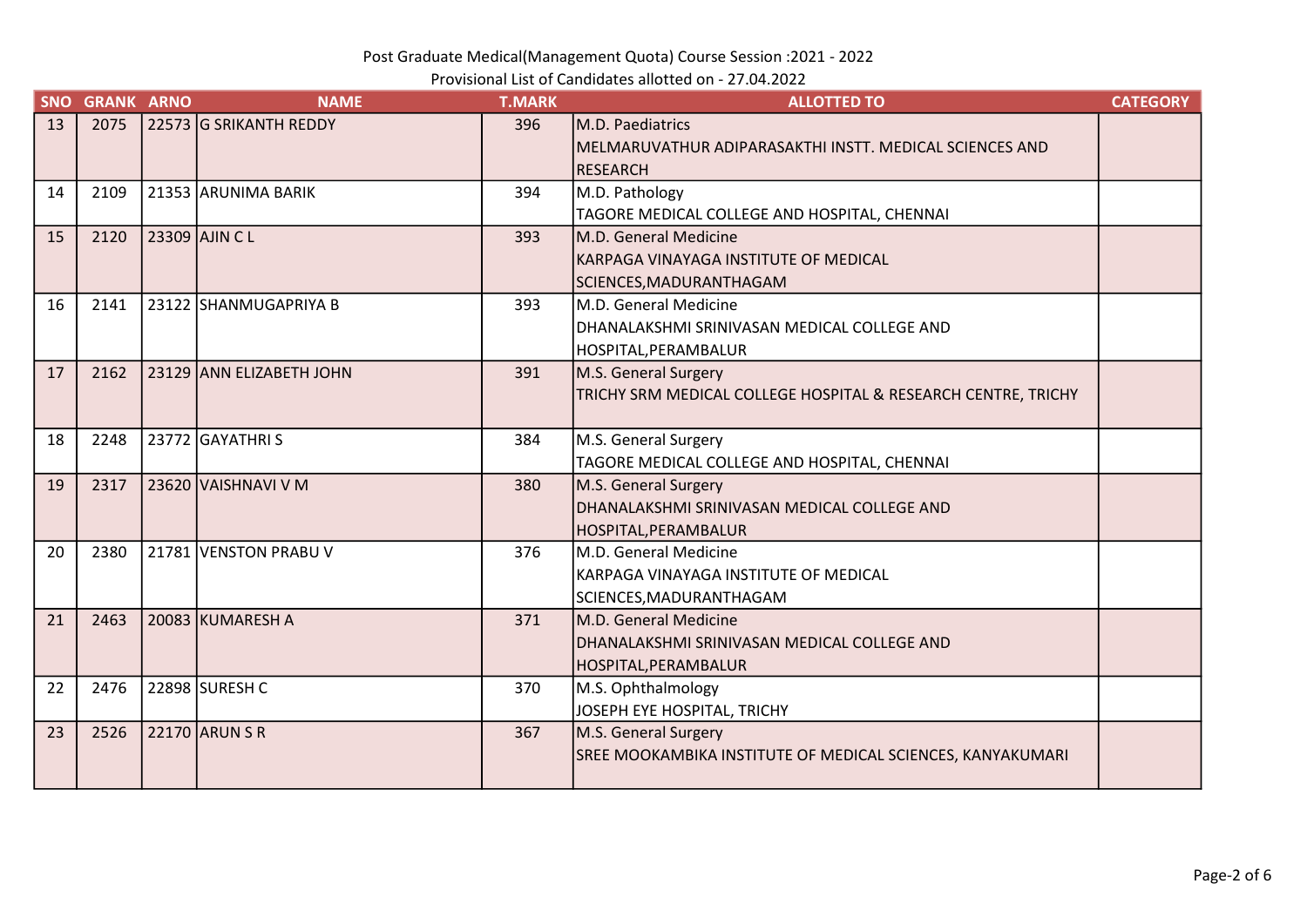Provisional List of Candidates allotted on - 27.04.2022

| <b>SNO</b> | <b>GRANK ARNO</b> | <b>NAME</b>                 | <b>T.MARK</b> | <b>ALLOTTED TO</b>                                            | <b>CATEGORY</b> |
|------------|-------------------|-----------------------------|---------------|---------------------------------------------------------------|-----------------|
| 24         | 2542              | 20339 SVETA SUGUMARAN       | 367           | M.S. General Surgery                                          |                 |
|            |                   |                             |               | DHANALAKSHMI SRINIVASAN MEDICAL COLLEGE AND                   |                 |
|            |                   |                             |               | HOSPITAL, PERAMBALUR                                          |                 |
| 25         | 2567              | 21856 CHETENDRA PRASAD G    | 365           | M.S. Orthopaedics                                             |                 |
|            |                   |                             |               | KARPAGA VINAYAGA INSTITUTE OF MEDICAL                         |                 |
|            |                   |                             |               | SCIENCES, MADURANTHAGAM                                       |                 |
| 26         | 2659              | 23636 ABINANDHANA S         | 360           | M.D. Anaesthesiology                                          |                 |
|            |                   |                             |               | TRICHY SRM MEDICAL COLLEGE HOSPITAL & RESEARCH CENTRE, TRICHY |                 |
|            |                   |                             |               |                                                               |                 |
| 27         | 2673              | 21477 ANGELUS BHARATHI JUDE | 359           | M.D. Pathology                                                |                 |
|            |                   |                             |               | PSG INSTITUTE OF MEDICAL SCIENCES, COIMBATORE                 |                 |
| 28         | 2707              | 21256 RIJO P J              | 357           | D.ORTHO                                                       |                 |
|            |                   |                             |               | PSG INSTITUTE OF MEDICAL SCIENCES, COIMBATORE                 |                 |
| 29         | 2733              | 22843 SOUKANTHI SRINATH     | 355           | M.S. Ophthalmology                                            |                 |
|            |                   |                             |               | JOSEPH EYE HOSPITAL, TRICHY                                   |                 |
| 30         | 2735              | 21605 SANJANI NIRANJAN      | 355           | M.D. Pathology                                                |                 |
|            |                   |                             |               | PSG INSTITUTE OF MEDICAL SCIENCES, COIMBATORE                 |                 |
| 31         | 2816              | 21692 SALVE ABHINEET ASHOK  | 351           | M.D. Immuno Haematology and Transfusion Medicine              | <b>MINORITY</b> |
|            |                   |                             |               | CHRISTIAN MEDICAL COLLEGE, VELLORE                            | <b>NETWORK</b>  |
| 32         | 2821              | 21898 KIRUBA JEYASONIA H    | 350           | M.D. Physiology                                               | <b>MINORITY</b> |
|            |                   |                             |               | CHRISTIAN MEDICAL COLLEGE, VELLORE                            | <b>SERVICE</b>  |
| 33         | 2865              | 21507 ELIZEBETH PAULIN      | 349           | M.S. General Surgery                                          |                 |
|            |                   |                             |               | KARPAGA VINAYAGA INSTITUTE OF MEDICAL                         |                 |
|            |                   |                             |               | SCIENCES, MADURANTHAGAM                                       |                 |
| 34         | 2956              | 21460 SUJESH G              | 342           | M.S. Orthopaedics                                             |                 |
|            |                   |                             |               | DHANALAKSHMI SRINIVASAN MEDICAL COLLEGE AND                   |                 |
|            |                   |                             |               | HOSPITAL, PERAMBALUR                                          |                 |
| 35         | 2974              | 23156 AMITH KALAISELVAN     | 340           | M.D. Anaesthesiology                                          |                 |
|            |                   |                             |               | SREE MOOKAMBIKA INSTITUTE OF MEDICAL SCIENCES, KANYAKUMARI    |                 |
|            |                   |                             |               |                                                               |                 |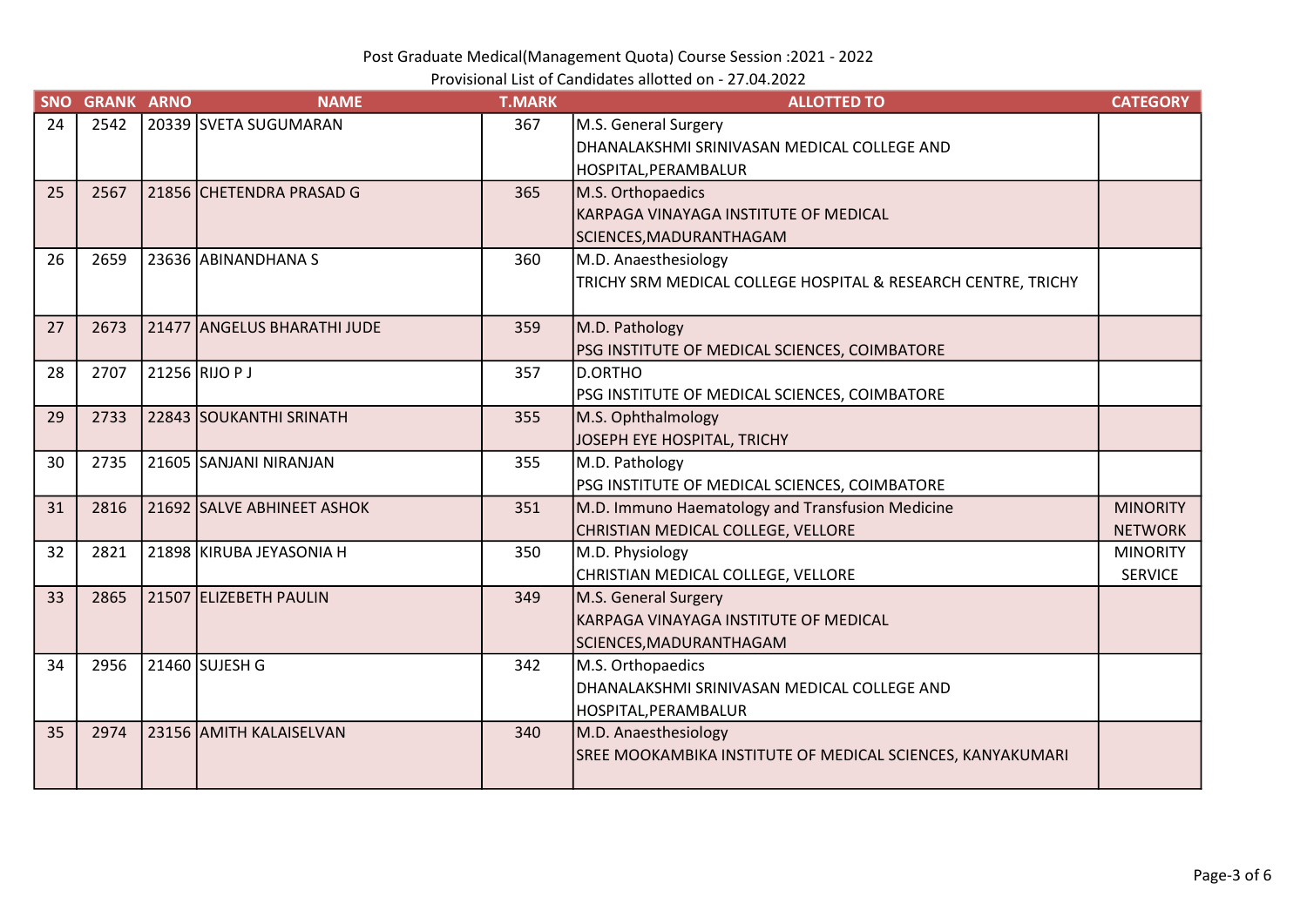Provisional List of Candidates allotted on - 27.04.2022

| <b>SNO</b> | <b>GRANK ARNO</b> | <b>NAME</b>                    | <b>T.MARK</b> | <b>ALLOTTED TO</b>                                            | <b>CATEGORY</b> |
|------------|-------------------|--------------------------------|---------------|---------------------------------------------------------------|-----------------|
| 36         | 2999              | 21618 VARDHINEEDI SATYA AMRITA | 339           | M.S. Ophthalmology                                            |                 |
|            |                   |                                |               | VELAMMAL MEDICAL COLLEGE HOSPITAL AND RESEARCH INSTITUTE,     |                 |
|            |                   |                                |               | <b>MADURAI</b>                                                |                 |
| 37         | 3046              | 23423 PEDDAPALEM JAGADEESH     | 336           | M.D. Anaesthesiology                                          |                 |
|            |                   |                                |               | SRI MUTHUKUMARAN MEDICAL COLLEGE, CHENNAI                     |                 |
| 38         | 3059              | 23958 NEHA NILAKH              | 335           | M.D. Psychiatric Medicine                                     |                 |
|            |                   |                                |               | KARPAGA VINAYAGA INSTITUTE OF MEDICAL                         |                 |
|            |                   |                                |               | SCIENCES, MADURANTHAGAM                                       |                 |
| 39         | 3099              | 22819 PAGOLU UJJWALA           | 333           | M.S. General Surgery                                          |                 |
|            |                   |                                |               | DHANALAKSHMI SRINIVASAN MEDICAL COLLEGE AND                   |                 |
|            |                   |                                |               | HOSPITAL,PERAMBALUR                                           |                 |
| 40         | 3144              | 21751 UMA V S                  | 330           | M.D. Anaesthesiology                                          |                 |
|            |                   |                                |               | TRICHY SRM MEDICAL COLLEGE HOSPITAL & RESEARCH CENTRE, TRICHY |                 |
|            |                   |                                |               |                                                               |                 |
| 41         | 3177              | 23380 JJASMINE FATHIMA M       | 329           | M.D. Pathology                                                |                 |
|            |                   |                                |               | TRICHY SRM MEDICAL COLLEGE HOSPITAL & RESEARCH CENTRE, TRICHY |                 |
|            |                   |                                |               |                                                               |                 |
| 42         | 3179              | 20308 ANSON RENIL RK           | 328           | M.S. Orthopaedics                                             |                 |
|            |                   |                                |               | DHANALAKSHMI SRINIVASAN MEDICAL COLLEGE AND                   |                 |
|            |                   |                                |               | HOSPITAL, PERAMBALUR                                          |                 |
| 43         | 3234              | 21625 NAVEEN ELAYAPERUMAL      | 325           | M.S. Otorhinolaryngology                                      |                 |
|            |                   |                                |               | DHANALAKSHMI SRINIVASAN MEDICAL COLLEGE AND                   |                 |
|            |                   |                                |               | HOSPITAL,PERAMBALUR                                           |                 |
| 44         | 3299              | 23213 SRINIDHI RAJASEKHAR      | 321           | M.S. Ophthalmology                                            |                 |
|            |                   |                                |               | TAGORE MEDICAL COLLEGE AND HOSPITAL, CHENNAI                  |                 |
| 45         | 3304              | 20477 DAYANA BABU              | 321           | M.S. Otorhinolaryngology                                      |                 |
|            |                   |                                |               | SREE MOOKAMBIKA INSTITUTE OF MEDICAL SCIENCES, KANYAKUMARI    |                 |
|            |                   |                                |               |                                                               |                 |
| 46         | 3309              | 22355 MADALA SAI PRADEEP KUMAR | 320           | M.D. Anaesthesiology                                          |                 |
|            |                   |                                |               | TAGORE MEDICAL COLLEGE AND HOSPITAL, CHENNAI                  |                 |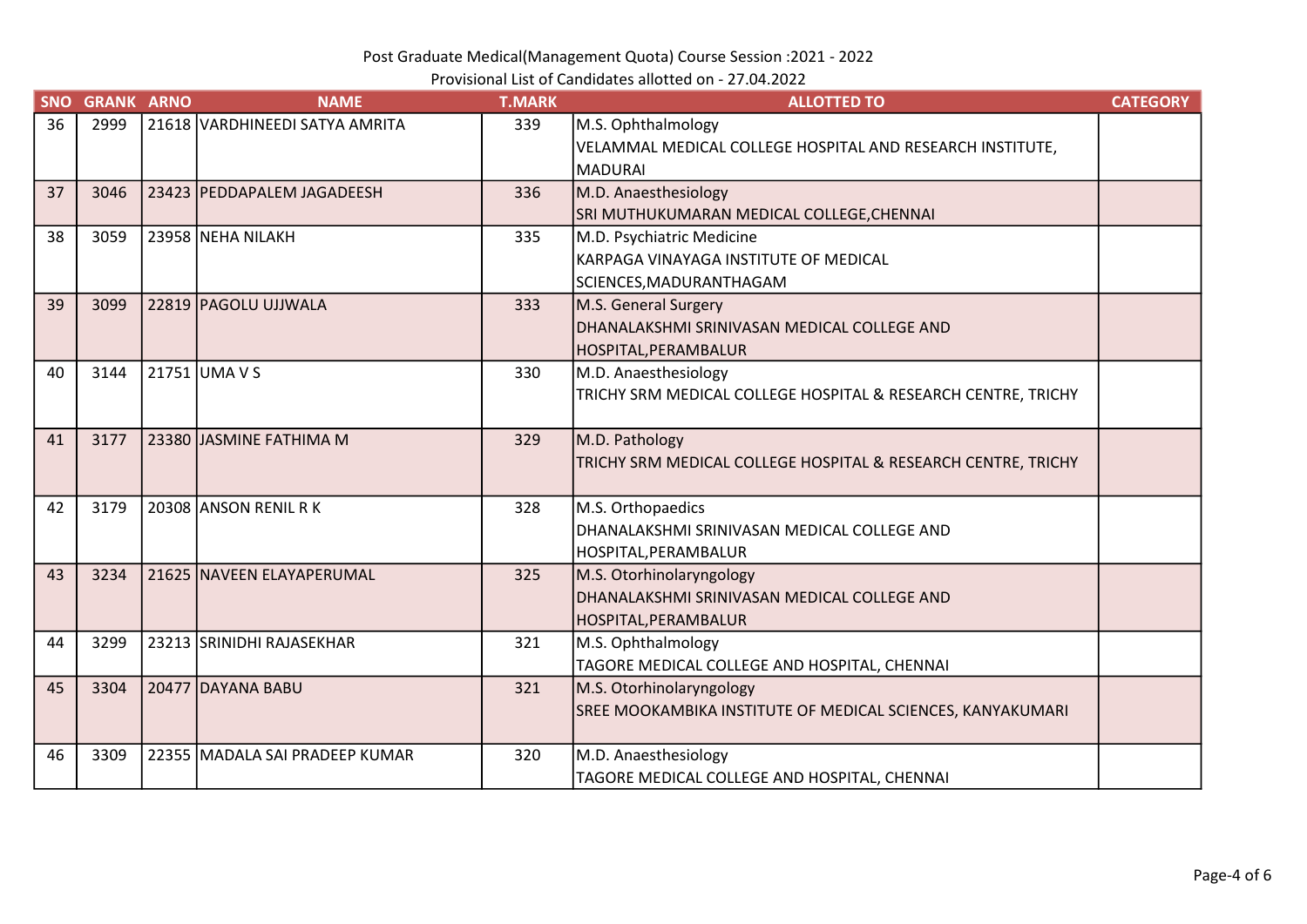Provisional List of Candidates allotted on - 27.04.2022

| <b>SNO</b> | <b>GRANK ARNO</b> | <b>NAME</b>                             | <b>T.MARK</b> | <b>ALLOTTED TO</b>                                                                         | <b>CATEGORY</b> |
|------------|-------------------|-----------------------------------------|---------------|--------------------------------------------------------------------------------------------|-----------------|
| 47         | 3418              | 20900 NITHISH SM                        | 314           | M.D. Psychiatric Medicine<br>TRICHY SRM MEDICAL COLLEGE HOSPITAL & RESEARCH CENTRE, TRICHY |                 |
|            |                   |                                         |               |                                                                                            |                 |
| 48         | 3462              | 21414 SIVASANKARAN                      | 311           | M.D. Anaesthesiology                                                                       |                 |
|            |                   |                                         |               | DHANALAKSHMI SRINIVASAN MEDICAL COLLEGE AND                                                |                 |
|            |                   |                                         |               | HOSPITAL, PERAMBALUR                                                                       |                 |
| 49         | 3490              | 20460 ARSHA RESSAL S A                  | 310           | M.S. Ophthalmology                                                                         |                 |
|            |                   |                                         |               | SREE MOOKAMBIKA INSTITUTE OF MEDICAL SCIENCES, KANYAKUMARI                                 |                 |
| 50         | 3502              | 20663 SINDHUJA M                        | 310           | M.S. Otorhinolaryngology                                                                   |                 |
|            |                   |                                         |               | KARPAGA VINAYAGA INSTITUTE OF MEDICAL                                                      |                 |
|            |                   |                                         |               | SCIENCES, MADURANTHAGAM                                                                    |                 |
| 51         | 3511              | 21436 HARSHINI SHREE K                  | 309           | M.D. Psychiatric Medicine                                                                  |                 |
|            |                   |                                         |               | DHANALAKSHMI SRINIVASAN MEDICAL COLLEGE AND                                                |                 |
|            |                   |                                         |               | HOSPITAL, PERAMBALUR                                                                       |                 |
| 52         | 3605              | 20056 SANTHOSH SRINIVAS C               | 303           | M.D. Pharmacology                                                                          |                 |
|            |                   |                                         |               | PSG INSTITUTE OF MEDICAL SCIENCES, COIMBATORE                                              |                 |
| 53         |                   | 3727B   21792   MANBHASHISHA KHARBITHAI | 288           | M.D. Pathology                                                                             |                 |
|            |                   |                                         |               | TAGORE MEDICAL COLLEGE AND HOSPITAL, CHENNAI                                               |                 |
| 54         | 3824              | 20631 VISHALLI DINESH                   | 277           | M.D. Pathology                                                                             |                 |
|            |                   |                                         |               | DHANALAKSHMI SRINIVASAN MEDICAL COLLEGE AND                                                |                 |
|            |                   |                                         |               | HOSPITAL, PERAMBALUR                                                                       |                 |
| 55         | 3947              | 24317 SANJICKA V                        | 263           | M.D. Pathology                                                                             |                 |
|            |                   |                                         |               | KARPAGA VINAYAGA INSTITUTE OF MEDICAL                                                      |                 |
|            |                   |                                         |               | SCIENCES, MADURANTHAGAM                                                                    |                 |
| 56         | 3992              | 24160 MOUNIKA R                         | 256           | M.D.Community Medicine                                                                     |                 |
|            |                   |                                         |               | KARPAGAM FACULTY OF MEDICAL SCIENCES & RESEARCH, COIMBATORE                                |                 |
| 57         | 4042              | 24120 MURUGESAN K                       | 248           | M.D. Anatomy                                                                               |                 |
|            |                   |                                         |               | MELMARUVATHUR ADIPARASAKTHI INSTT. MEDICAL SCIENCES AND                                    |                 |
|            |                   |                                         |               | <b>RESEARCH</b>                                                                            |                 |